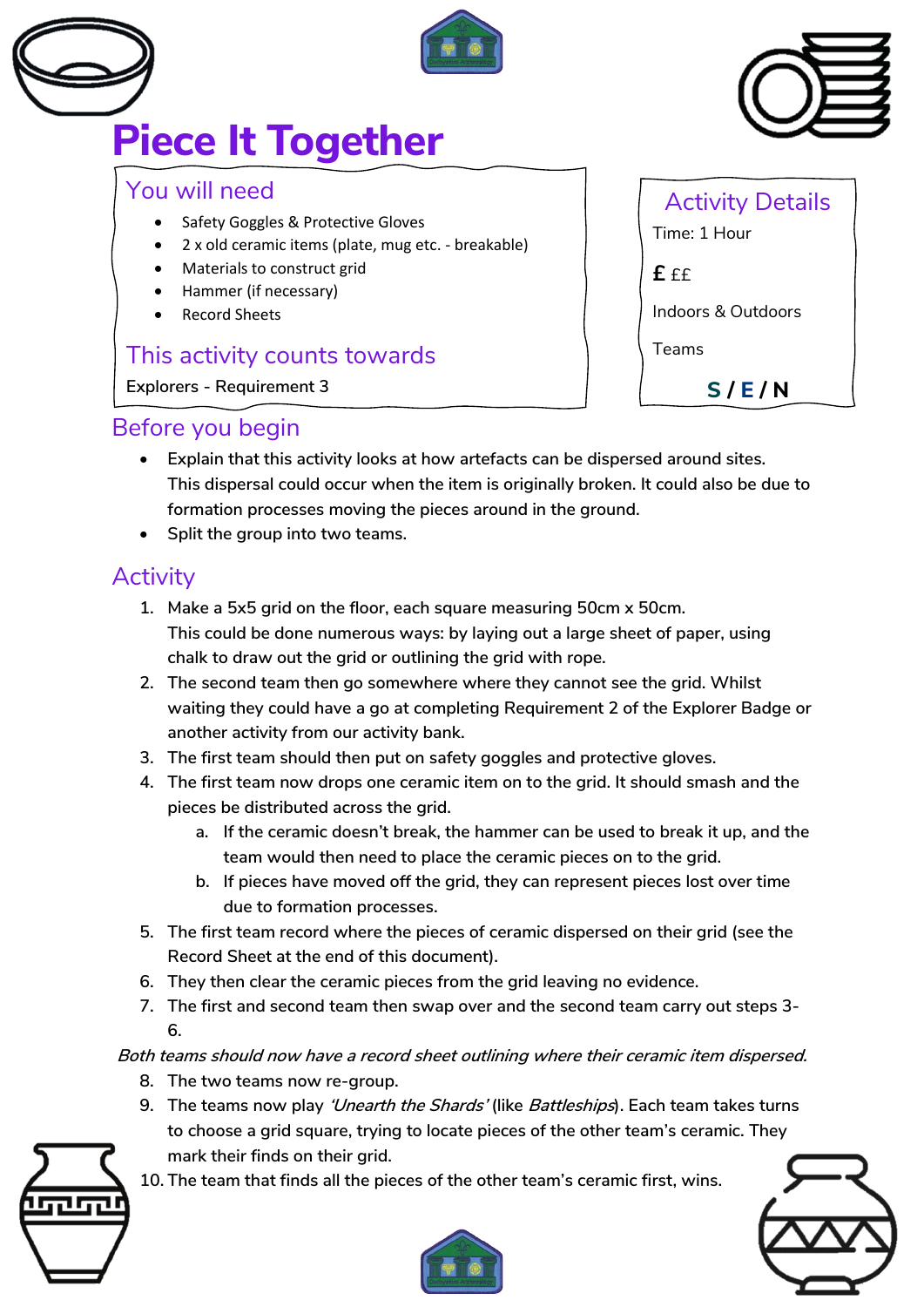





#### Reflection

**How far were the ceramic pieces spread out? How long did it take to find all the pieces? Were you able to piece the ceramic back together?** 

**Not all evidence survives in one piece; it is likely to be broken due to degradation and formation processes. This can lead to an artefact being spread across a whole archaeological site.**

**Very often, archaeologists cannot find all the pieces. They must therefore interpret an item without all the components, which can lead to an incorrect conclusion.**

# **Safety**

**The person leading the activity should highlight the importance of:**

- **carefully following directions**
- **wearing eye protection**
- **wearing gloves**
- **wearing protective clothing or something with long sleeves**

**If it is too dangerous for the ceramic to be broken in an open area, a box or protected area could be used. The pieces could then be laid out on to the grid.**

**The person leading the activity should ensure that the space is thoroughly swept after the activity, and all pieces of ceramic disposed of safely.**

## Change the level of challenge

**Once you have completed the activity, the Explorers could have a go at piecing the ceramic item back together**

## Make it accessible

**If it is not feasible to smash a ceramic object, the teams could use paper plates, which are cut up and then dispersed on to the grids.** 

**If you don't have the time or resources, this activity could be carried out on the record sheets, with the Explorers deciding where to put their ceramic pieces and then guessing where the other teams' ceramic pieces are.**